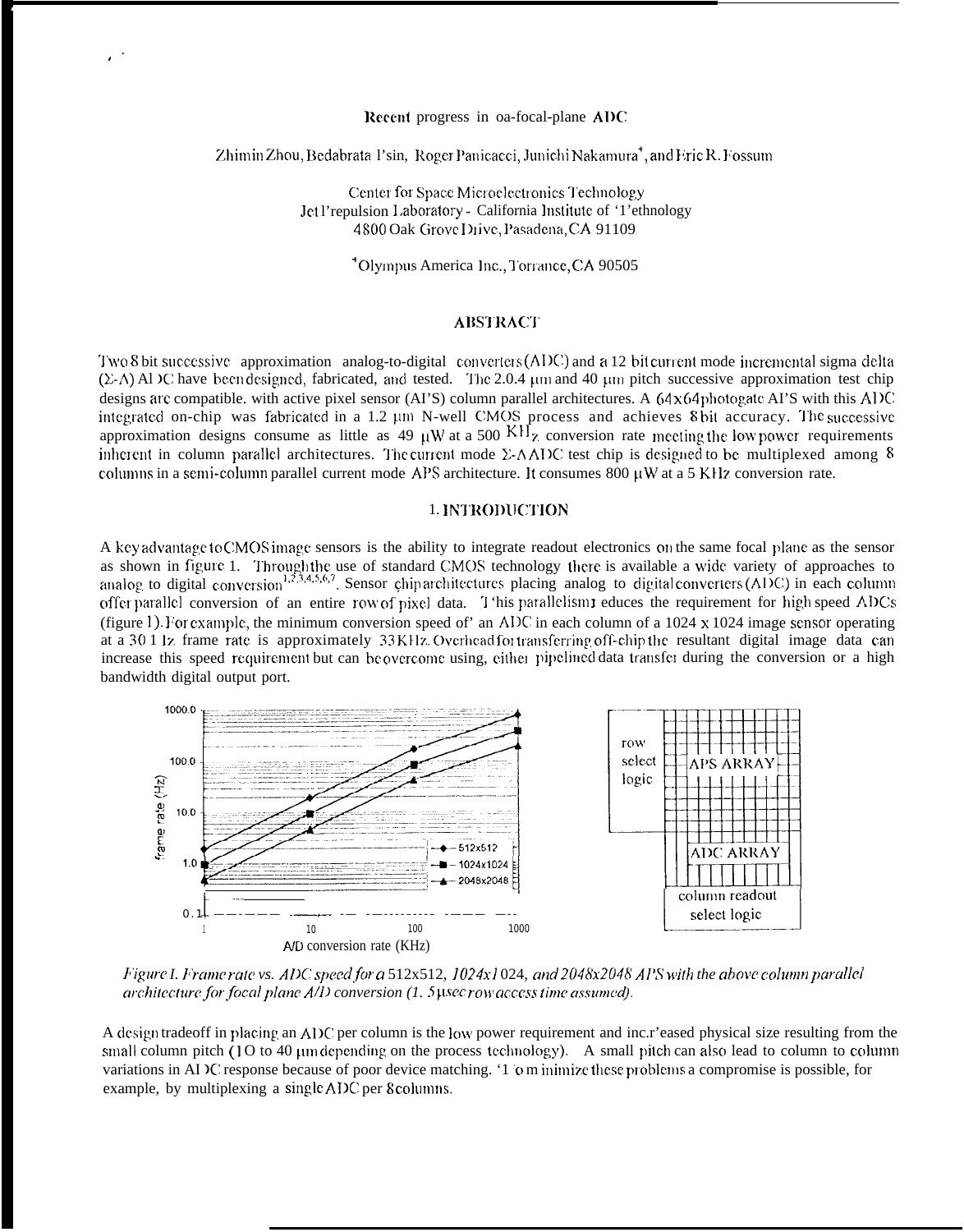Because both voltage mode and current mode active pixel sensors are used, there is a need for both voltage and current mode ADCs. The two successive approximation ADCs presented below operate in voltage mode and the sigma-delta ADC operates in a current mode. The successive approximation designs physically tit into a per column architecture and the sigma-deltafits onto an 8 column pitch where its operation is multiplexed.

The design and test results for each ADC are presented below. Section ? describes the operation and test results of a successive approximation Al IC approach using switched capacitor op amp integrators. Section 3 presents a successive approximation AI IC based on charge redistribution on a network of binary scaled capacitors. Also presented is a  $64 \times 64$ CMOS APS with this ADC implemented on chip. Section 4 describes the operation and test results of the current mode sigma-delta ADC. Section 5 contains a summary of the three design characteristics.

# 2. SWITCHED-CAPACITOR SUCCESSIVE APPROXIMATION ADC

'['he successive approximation approach to analog-to-digital Conversion is essentially a "ranging" algorithm. The new feature in the successive approximation ADCs presented below is the double sided approach to conversion. The ADC attempts to acid successive binary fractions of a reference voltage to cither the pixel signal or reset level until they are equal, in this way if a comparison result is false, the ADC saves a step by not having, to remove the previously added reference fraction from the signal. The ADC was designed for an APS sensor with a readout scheme where the pixel reset voltage is greater than the pixel signal level as in [S]. The voltage levels at each step "i" in the conversion are shown in figure 2 and are described by:



signal levels during conversion

#### 2.1 Designand operation

The first design approach uses two switched-capacitor integrators to perform the successive approximation analog to digital conversion. This successive approximation method attempts to find the digital representation of the pixel signal relative to the pixel reset level. It dots this conversion by successively adding binary scaled fractions of a reference voltage to either the readout pixel signal voltage or pixel reset voltage until the two values arc equal to within the desired accuracy or one least significant bit (LSB).

The schematic of the ADC is shown in figure 3. The ADC has two inputs for pixel signal and reset levels (VS and VR). There is also an input for the ADC voltage reference range. All input voltages are referenced to  $V^4$ . The top op amp integrator stores the pixel signal level and the bottom op amp integrator stores the reset level, Both integrators are inputs to a comparator. 1 Juring the  $\Phi_{ON}$  interval the pixel signal level, reset level, and Al IC reference are sampled onto the 2.5 pF capacitors C1 and C2. The top and bottom integrators arc reset to V+during  $\Phi_s$  anti  $\Phi_k$ , respectively. The signal level, VS-V<sup>4</sup>, is sent to the top inte.grater input during the  $\Phi_8/\Phi_{18}$  interval. With a 5pF op amp feedback capacitor, the integrator gain is -1. '1'bus, the value V+- VS is added to integrator output voltage. The reset level, V+-VR, is similarly added to the bottom integrator output during the  $\Phi_R/\Phi_R$  interval. The reference level (Vref-V+) is stored on C1 and C2 during  $\Phi_{REF}$ .

After the inputs are read into the ADC,  $\Phi$ <sub>ON</sub> turns off and the first comparison is performed to determine the sign bit (typically O for the image sensor). The comparator is activated when the STRB<sup>\*</sup> signal goes Jew. Otherwise both comparator outputs arc O. If the signal side is greater than the reset side, the comparator output into the shift register is a O. In this case,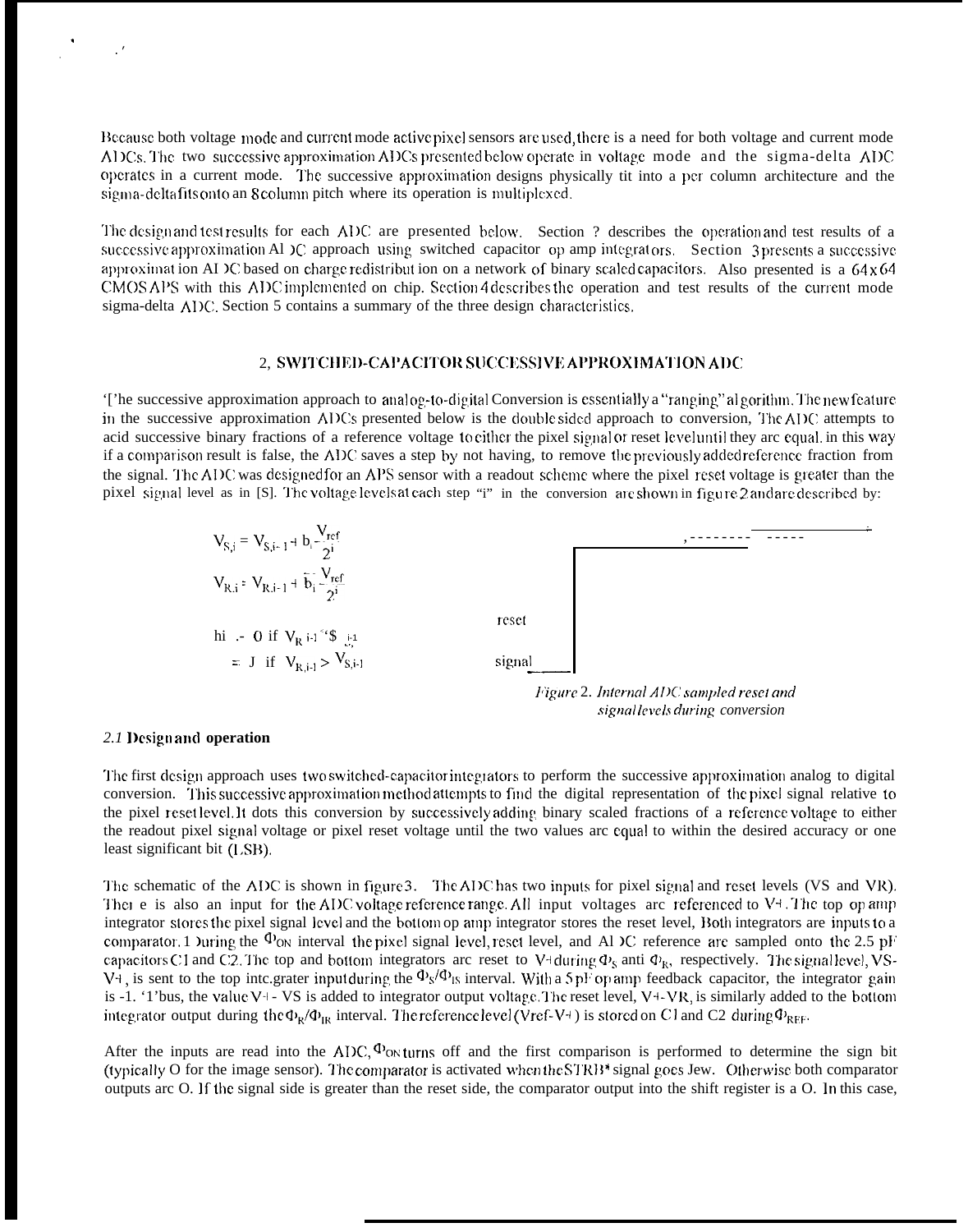the feedback from the comparator output sets the switches on the front end to steer the reference on C2 to the integrator on the reset side holding the lower output voltage. Because C1 is cutoff from C2 during this time, the gain of the integrate]- is -0.5 (: 2.5pF/5pF). '1'bus, (V+-Vref)/2 is added to the integrator output. For correct operation V+> Vref so that the voltage is increased on integrator with the lower output voltage.

During the second comparison, the MSB is determined and stored in the shift register. Before this comparison is performed, the feedback path from the comparator is shut off disconnecting the inputs to the integrator. During the comparison half the charge on C1 is transferred to C2. The resulting voltage across on C2 is (Vref-V+)/?. Subsequently, C1 is cutoff from C2, the comparison is made, and (V+-Vrcf)/4 is transferred to the output of the integrator with the lower output voltage (reset side if the original pixel signal is more than 1 MSB larger than the reset level, otherwise to the signal side).



Figure 3. Successive approximation ADC circuit using switched capacitor integrators

The binary scaled fraction of the reference voltage is alwaysadded to the integrator with the lower voltage stored on it The integration and comparison steps are performed until the desired number of bits is achieved, A shift register per column storm the comparator output for readout of the digital word at the end of the conversion.

One of the key components in this design is the switched capacitor integrator. To achieve at least 8 bit resolution, an op amp with a gain of 60 dB (1,000) is required. The op amp used in this design is a single stage folded cascode op amp.

#### 2.2 Test results

The AI IC was characterized using a 1 V ramp to drive the input from a computer controlled data generator/acquisition board.



8 bit resolution @ 10 KH7 conversion rate

Figure 4. Transfer curve for a successive approximation ADC implemented with switched capacitor circuits.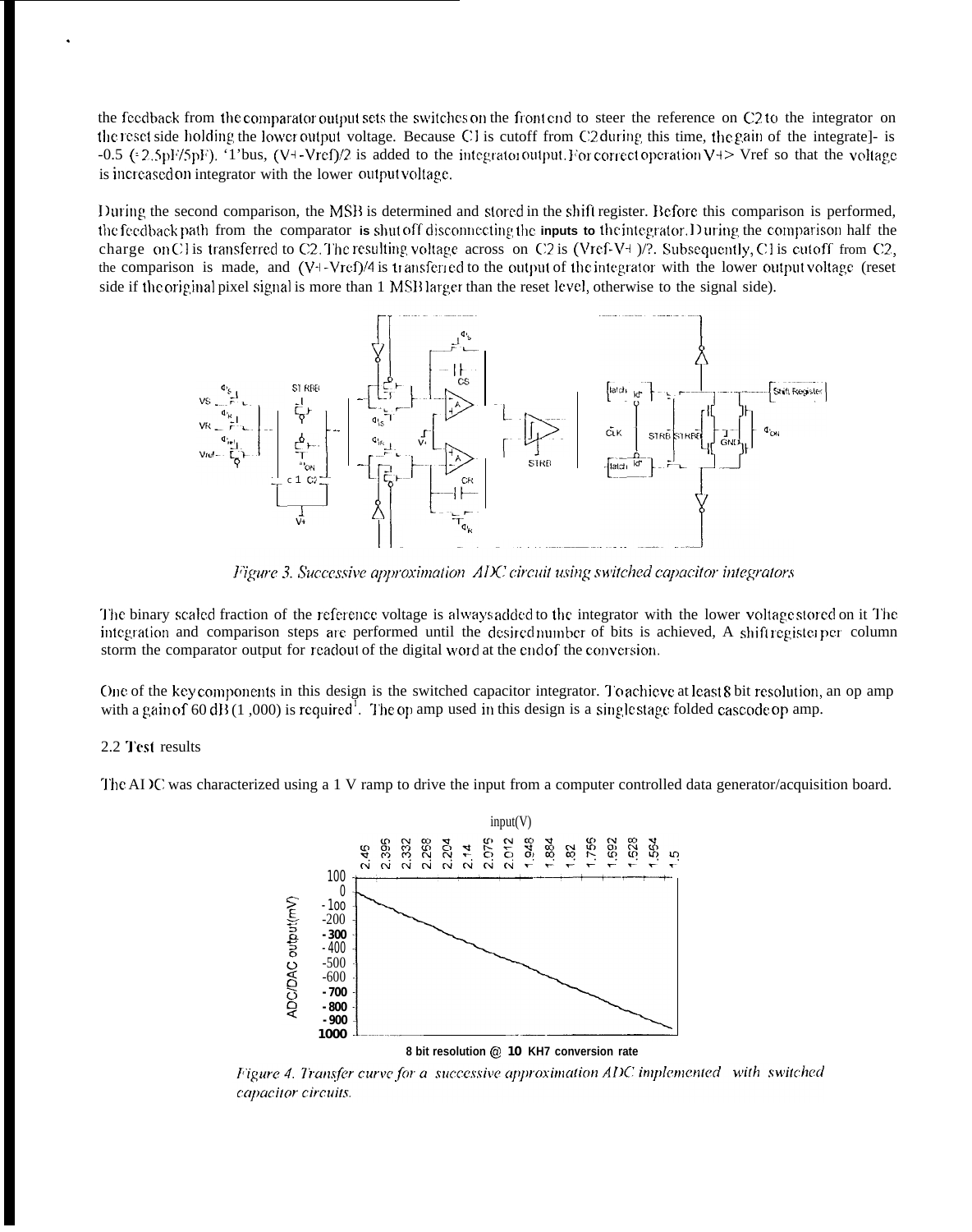The analog input was incremented in ] mV steps and 500 ADC output samples al each step were acquired, ADC output was passed through a digital-to-analog converter (DAC). The analog output of the ADC/DAC was connected to the computer acquisition board where it was measured. The DAC has anoffset voltage of OV and a -1 V reference.

The ADC was characterized at different speeds and power levels. Because of the application of this ADC to the column parallel architecture of a CMOS image sensor, the maximum power dissipation desirable from the A1 IC is approximately 150 to  $200 \mu W$ . At these power levels, the ADCs in a 1 K x 1 K image sensor consume 1 SO to 200 mW.

For a power dissipation of 17S  $\mu$ W and 8 bit resolution, the maximum conversion rate is 50 KHz or 20  $\mu$ seconds/conversion. The maximum 1K x 1 K sensor frame rate for this conversion speed is approximately 4S 1 lz. Integral ~lcm-linearity (IN I), differential non-linearity (DNL), and ADC noise were measured ('J'able ?). The ADC noise is determined from the worst case standard deviation calculated from the 500 samples taken at each input step. Based on the non-linearites, the effective ADC accuracy is 5 bits. The ADC operating at a  $\overline{1}$  0 KHz conversion rate worked at a minimum power of 27 µW. Its effective **accuracy is also** 5 bits. The transfer curve for the ADC operating under best case conditions at 10 KHz anti  $134\mu$ W power level is shown in figure 4.

Stand alone op amps on the test chip were characterized at various power levels. The op amp had a gain of 74 dB and consumed 70 $\mu$ W. At a low power dissipation level of 20  $\mu$ W, the op amp had a gain of 80 dB. I low'evel, at the low bias current levels, the op amp slew rate limited the ADC speed.

### 3, BINARY SCALED CAPACITOR SUCCESSIVE APPROXIMATION ADC

This approach to ADC design uses a dual networks of binary scaled capacitors to sample pixel signal and reset voltages. These capacitor networks are connected to the input of a comparator. After clamping, these levels on the top plate of the capacitors, the bottom plates are successively connected to the ADC reference voltage. The voltage increase on the top plate is proportional to the relative size of the capacitor to the total capacitance of the network. The comparator output determines which side seesan increase in the top voltage similarly to the switched capacitor integrator approach. This method of using binary scaled capacitors to perform analog to digital conversion is similar to [9]. This ADC uses the same new feature as the switched capacitor design presented in the previous section where a double sided approach is used to increase converter speed



#### 3.1 Design and operation

Figure 5. Binary scaled capacitor successive approximation ADC

The block diagram of the dual sided binary scaled capacitor successive approximation ADC is shown infigure 5. Each of the latches  $(BS/\nvert 9-BR/\nvert 0)$  contains a switch either to ground or to the ADC voltage reference as shown in figure 6. If the enable to the latch  $BS/\nparallel$  on the signal side is active and the comparator output is high (reset input > signal input at the comparator), the bottom plate of the capacitor is switched from O to Vreference. If the same enable to the latch BR#n cm the rc.set side is active and the comparator output is low (signal input > reset input at tile comparator-), the bottom plate of the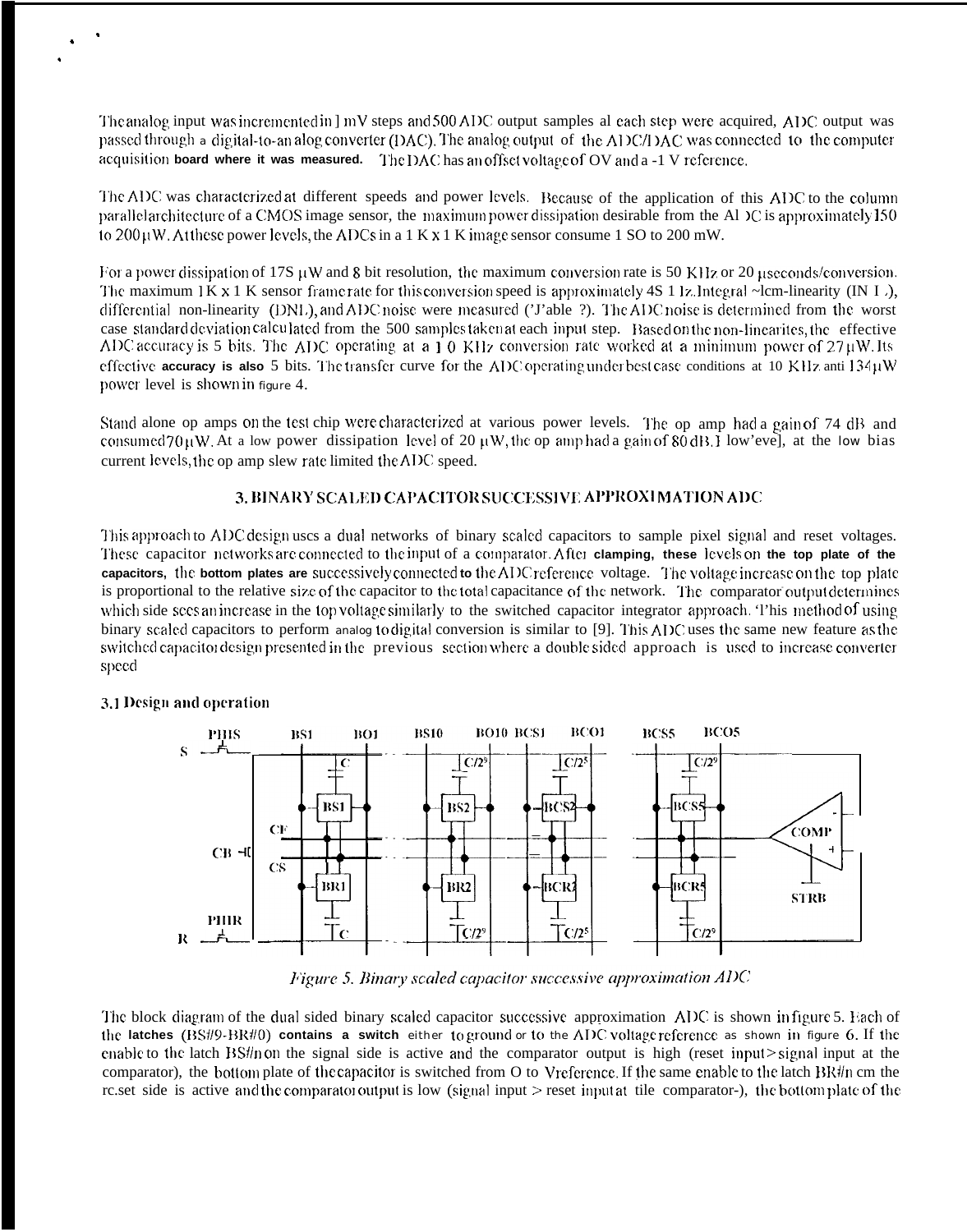capacitor is switched from O to Vreference. The latch connected to the largest capacitor C contains the sign bit, When the sign bit is 1, the voltage on the signal side increases by Vref  $x$  (C/Ctotal) where:

$$
C_{\text{TO1AL}} = C_{+} C/2 + C/4 + C/8 + C/16 + C/32 + C/64 + C/128 + C/256 + C/512 = 1.998C.
$$

Thus, the operation is similar to the integrator approach where Vref/2 is added to the signal side after the first comparison if the signal is greater than the reset level. The value of the largest capacitor used is 4 pF.

The latches on the signal side contain the final binary word at the end of the conversion. Because the charge redistribution on the top plates is relatively fast compared to the charge transfer in the switched capacitor integrator approach, the ADC conversion rate is higher. Also, it consumes less power and is less sensitive to process non-uniformities because no op amps are required. } lowever, placing a total of 16 pF of capacitance per column consumes a large amount of silicon area.

Also included in the ADC are 5 capacitor bit cells for storing the comparator offset, This offset is calculated at the end of each conversion by enabling the CB switch. When this switch is enabled both inputs to the comparator are set

offset can be measured and stored for off chip correction.



Figure 6. Bit cell latch/switch to the capacitor bottom plates for the signal and reset sides

### 3.2 ADC Testresults

The ADC was characterized in a similar manner as the op amp integrator successive approximation ADC. A 1.2V input ramp with 256 steps was used to drive the ADC input. Noise measurements were based on 200 samples at each step.



Figure 7. Transfer curve rind DNL error at 500 KHz conversion rate for the successive approximation ADC implemented with a binary scaled capacitor network

The transfer curve and the differential non-linearity plot of the ADC at a 500 KHz conversion rate are shown in figure 7. The effective accuracy of the ADC at a 500 KHz rate. is 5 bits (l'able 2). The ADC operated as high as 833 KHz with the same accuracy except for 4 input levels that generated large DNL and INL errors. The ADC consumed 49  $\mu$ W at the 500 KHz speed. The power dissipation is primarily from the comparator and CV2f component in charging the capacitor network.

The maximum frame rate for a  $1$  K x 1 K sensor using this 500 KHz ADC conversion rate is 2791  $Iz$ . The frame rate will be less depending on the bandwidth and timing of the sensor's digital output port.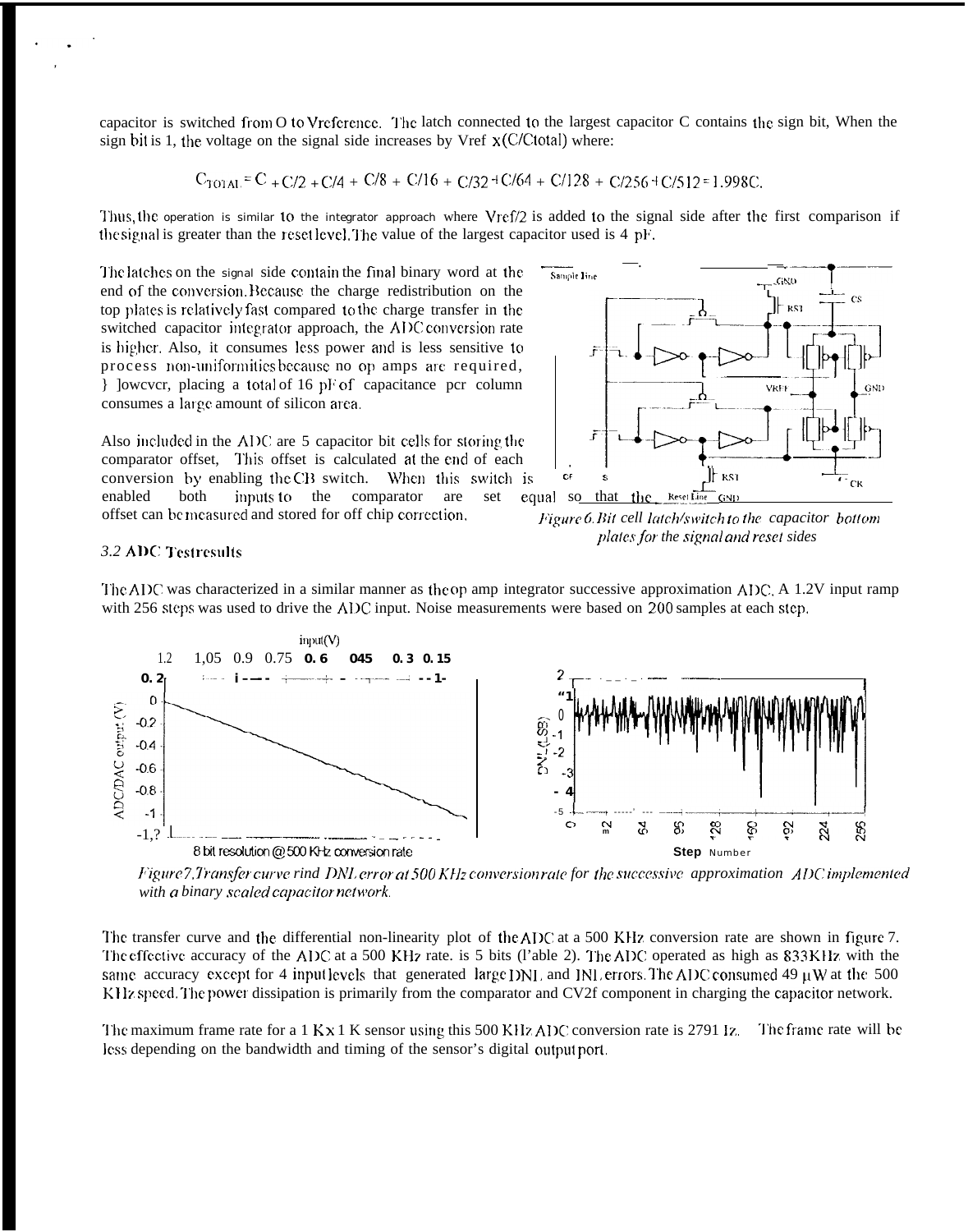### 3.3 Test results from a CMOS APS imager with on-chip ADC

A variation in the ADC designusing only a single bank of capacitors on the signal side was integrated with a 64  $\times$  64 CMOS active pixel image sensor. The operation of the adc is similar to the double sided capacitor approach but operates only on the signal level during conversion (figure 8).



Figure 8.Timing of internal ADC sampled reset and signal levels during conversion for a single bank of capacitors on the signal side.

This design was fabricated in a 1.2 µm N-well CMOS process with linear capacitors. The 8 bit ADC size is 24 µm x 2.2 mm. The photogate pixel is 24  $\mu$ m x 24  $\mu$ m. An 8 bit image from a 64 x 32 window from the sensor is shown in figure 9. A decoder is used to address rows and columns in the array to generate the window of interest readout. A photograph of the  $3.0$  mm  $x$  5.() mm chip is shown in figure 10.

'1 he Al IC integrat ed on-chip was operated without using the offset correction bits. in this mode the ADC has less than 2 LSBs of fixed pattern noise across the 64 column parallel ADC array. This corresponds to a maximum of 7 mV of variation in the comparator input offset voltage from column to column

'1 he Al Cs were characterized through a test port connected directly into the ADC input. At a 70 KHz conversion rate, the measured INL was 1I SB and the DNL was 0.8 LSB.

Although the single sided capacitor network approach is slower than the double sided approach, it requires much The accuracy is also better because the less area. capacitor matching requirement between the two banks is climinated.



Figure 9. 64x 32 AI'S image with onchip successive approximation A DC.



Figure 10. Photograph of fabricated 64 x 64 active pixel sensor with on-chip successive approximation ADC.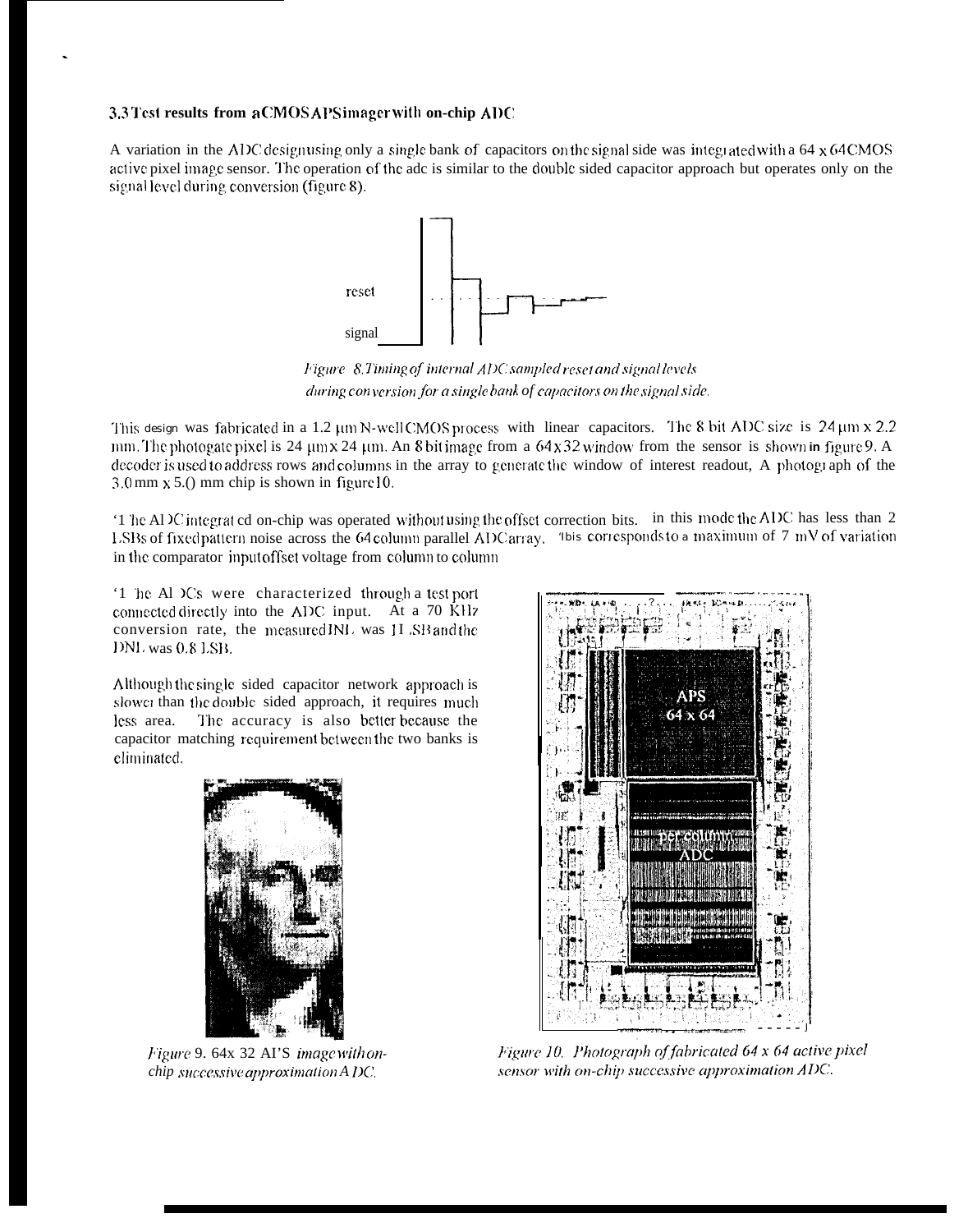#### 4. CURRENT MODE SECOND ORDER INCREMENTAL SIGMA DELTA ADC

Oversampling methods for ADC design are attractive because they avoid many of the difficulties with conventional methods for  $A/I$ ) and  $I$   $)/A$  conversion. Conventional converters require high precision analog circuits. On the other hand oversampling converters, can use simple and relatively low precision analog, components. This current-mode approach uses no MOSop-amps or linear capacitors. The main building block is a current copier cell. Though they require fast and complex digital signal processing stages, their robustness is suited for fast growing VLSI technology.



Figure 11. Typical  $\Sigma$ -A event sequence

A first-order  $\Sigma$ - $\Lambda$  ADC requires  $2^{n}$  cycles to perform a n-bit A/I) conversion. The accumulator and comparator output levels are shown in figure 11. Typically the comparator output is used to increment a counter that at the end of the conversion contains the digital number representation of the analog input. Conversion speed can be significantly increased by cascading two first order stages, resulting in an incremental  $\Sigma$ - $\Delta$  AI  $\nu$  topology. The architecture of the current-mode second-order incremental  $\Sigma$ - $\Lambda$  modulator is based on the one reported in [10].

#### 4.1 Design Overview

Figure 12 shows a block diagram of the current-mc) de second-ordu incremental  $\Sigma$ - $\Lambda$  modulator. The three main building blocks are the currentintegrator, current comparator, and the digital to analog current converter. There arc two loops, connected in cascade. output of the comparator, "a" for the first comparator and "b" for the second one, becomes "1" if the output of the integrator, 1, is greater than tbc reference current  $I_{REF}$ . Otherwise it is "O". A 1)/A converter in the feedback loop outputs  $-I_{REF}$  if the output of the comparator is "1", otherwise it outputs no current.

The basic building block of these components is the current copier cell. The principle of a current copier cell, also called a dynamic current mirror, is shown in figure 13. A single transistor  $M_m$  is combined with 3 switches  $S_x, S_y$ , and  $S_z$  that are implemented by means of additional transistors, and a capacitor C. In the first phase (phase O),  $M_{\text{m}}$  operates as the input device of a mirror, with its gate and drain connected to the input current source. When equilibrium is reached, capacitor C at the gate is charged to the gate voltage V required to obtain  $I_{D} = I_{0}$ . The value of  $I_{0}$  is thus stored as a voltage across C. in the second phase (phase 1),  $M_{\text{m}}$  operates as the output device of a mirror, with its drain disconnected from the gate and connected to the output node. It sinks an output



Figure 12. Block diagram of the second order sigma-delta ADC



Figure 13. Current copier cell in memorize m ode (left) and output mode(right).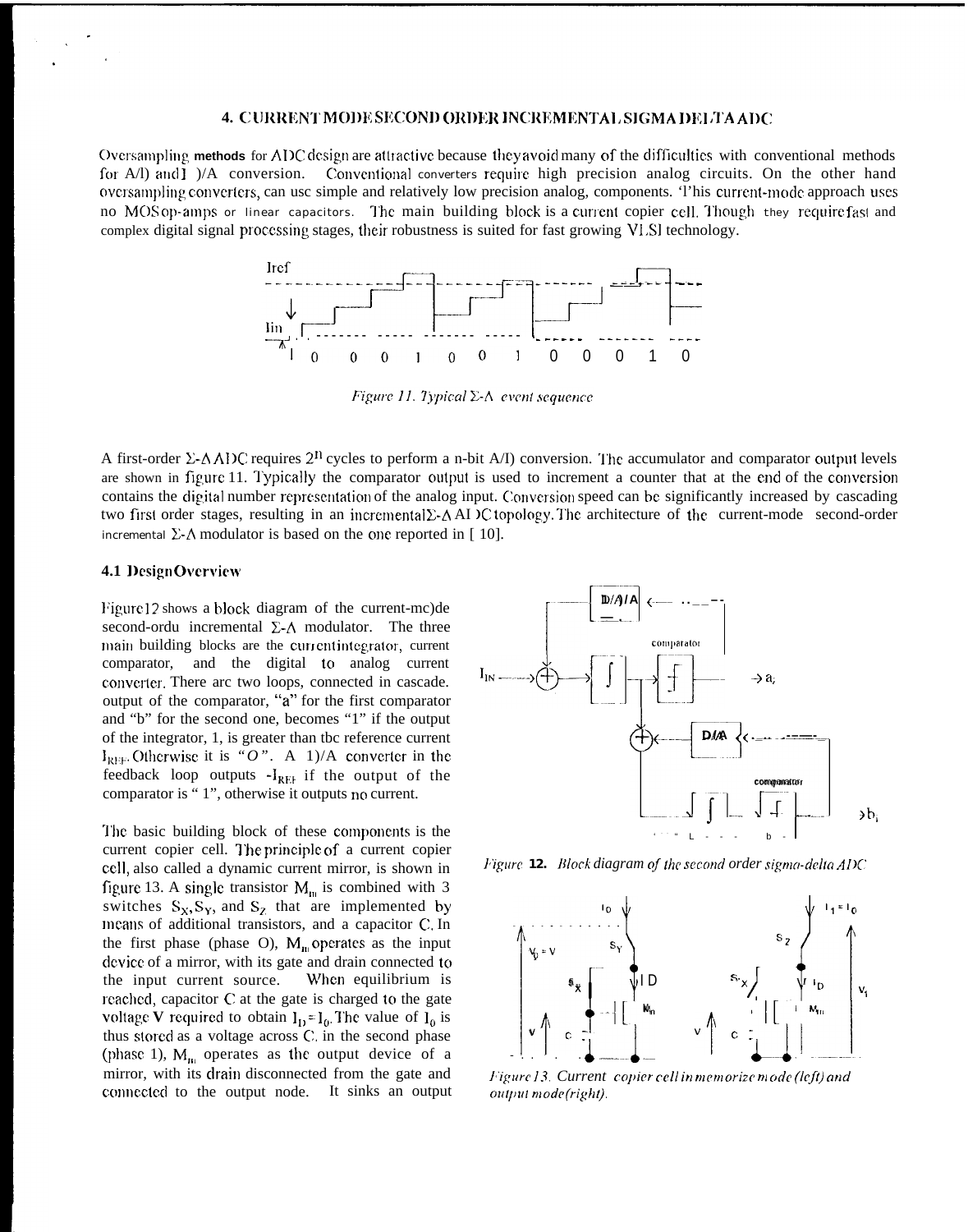current  $I_1$ , that is controlled by the same gate voltage V and thus is equal to  $I_0$ 



### 4.2 Operation

The detailed operation of the converter based on the block diagram in figure 15 is as follows: Each integration period consists of 4 phases (figure 14). Phase 1 is used to sample the input current. For the first integration period "i", the register in the first integrator is zero. Thus, during phase 1 only the input current is memorized at integrator/ 1's



Figure 15. Current mode sigma-delta A DC

summing current copier. During phase 2, the output of the summer is copied to integrator 1's register. Phase  $3$  is used to compare the summing current copier to the reference current. If this copier cell current is greater than the reference,  $a_1$  is a "1". in phase 4 the output of the integrator! 1's register is memorized by integrator! 2's summing current copier. If  $a_1$  is a " 1" the reference current is subtracted from the output of the first integrator's register. During the beginning, of integration period "i<sup>-1</sup> 1" starling, with phase ], integrator#1memorizes the sum of the output of its register and the input current. If  $a_1$  is a "1" the reference current is also subtracted from this sum.

If the timing for the second integrator is the same as the first integrator except the above operations are offset by one phase. During phase 1(following the phase 4 cycle during which integrator#1's registeroutput was memorized) the current from integrator#2's summing current copier is copied to integrator#2's register. During phase 2, the comparison takes place bet ween the summing current copier and the reference current. No events occurduring phase 3. During the beginning of the next integrat ion period for the second integrator starling, with phase 4, the summing copiermemorizes the sum of the output of its register and the output of integrator# 1's register. In addition, the reference current is subtracted if the output of the comparison during phase 2 resulted in b, equal to '{l".

T the expressions for two integrator's summing current copier cells at the end of "p" integration cycles are:

$$
I_{\Sigma_1}[p,3] = p \cdot I_{in} - \sum_{i=1}^{p-1} a_i \cdot I_{ref}
$$
  

$$
I_{\Sigma_2}[p,2] = \frac{(p-1) \cdot p}{2} \cdot I_{in} - \sum_{i=1}^{p-1} a_i \cdot (p-i) \cdot I_{ref} - \sum_{i=1}^{p-1} b_i \cdot I_{ref}
$$

At the end of p integration cycles the digital representation of the sigma delta output is determined by:

$$
DN = \sum_{i=1}^{p-1} a_i \cdot (p-i) + \sum_{i=2}^{j-1} b_i
$$